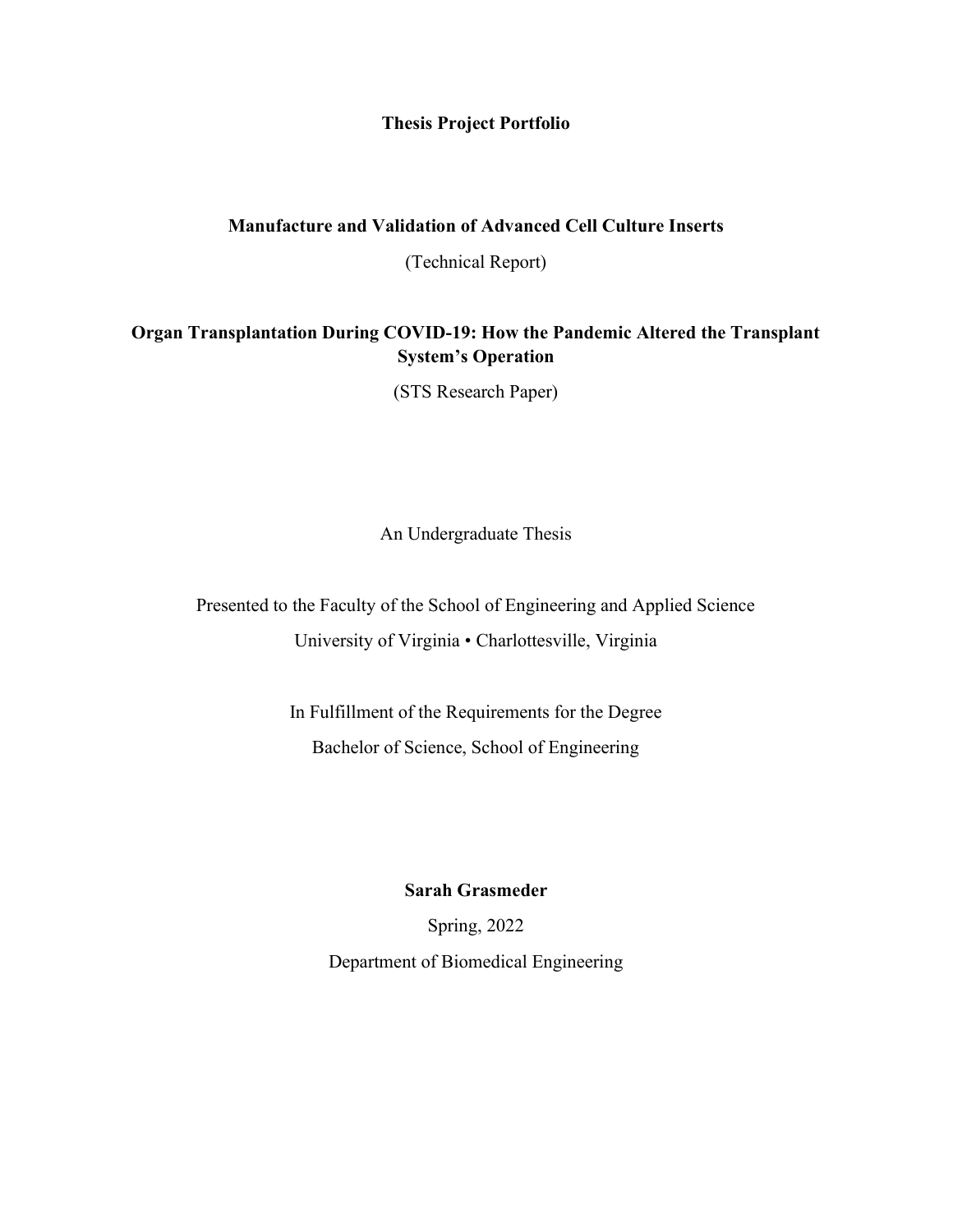# Table of Contents

Sociotechnical Synthesis

Manufacture and Validation of Advanced Cell Culture Inserts

Organ Transplantation During COVID-19: How the Pandemic Altered the Transplant System's Operation

Prospectus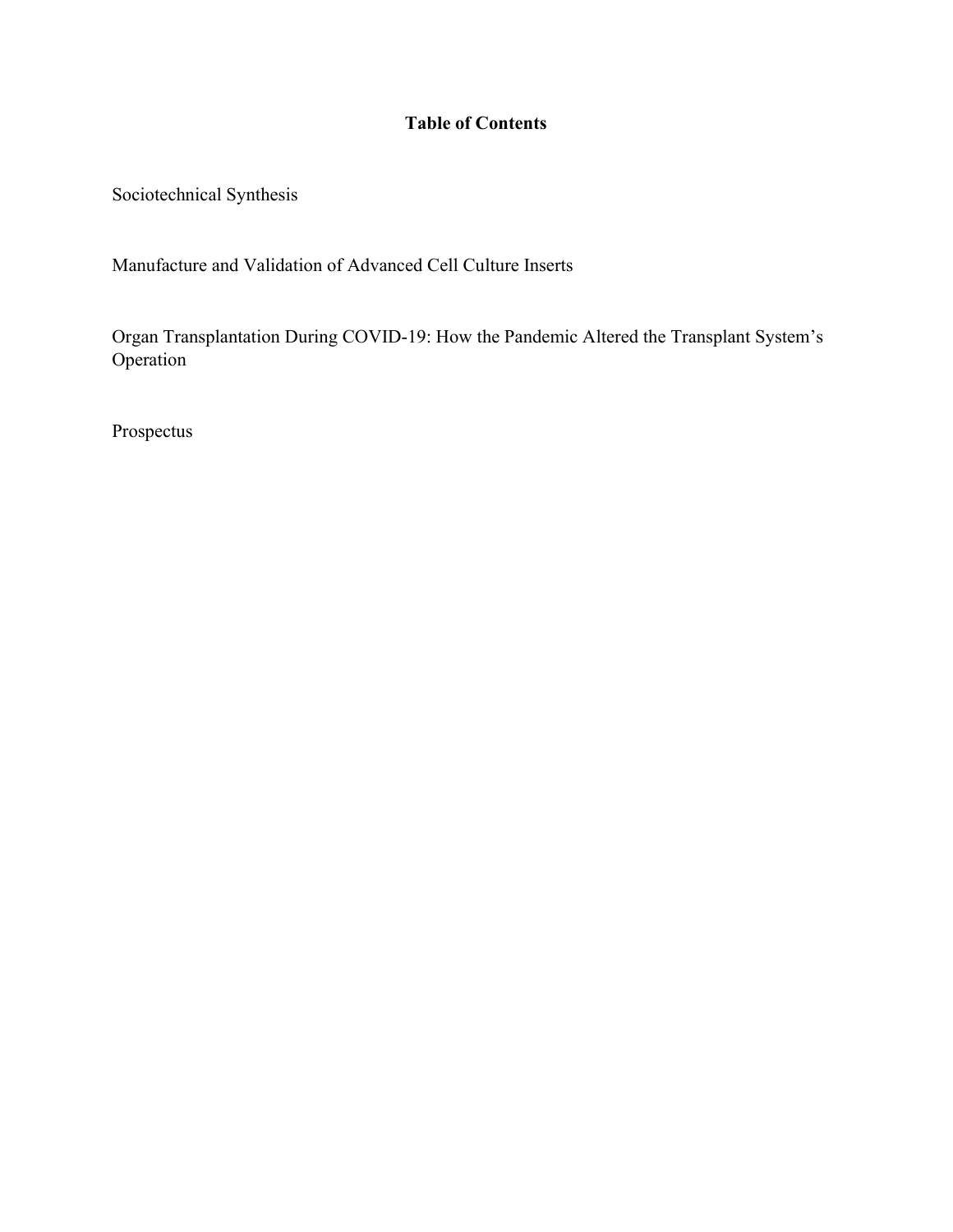#### Sociotechnical Synthesis

 The organ transplant system performs operations that are essential to the survival of many patients, though this system is constantly under pressure due to the high demand for transplants which outweighs the system's supply of organs. The potential for tissue engineered organs to help relieve these supply shortage pressures on the organ transplant system is a topic that is discussed often, yet synthetic organs are currently only in the development stage. In the meantime, it is important to understand how current events, such as the Coronavirus SARS-CoV-2 (COVID-19) pandemic, impact the transplant system in order to continually assess the pressures placed on the organ transplant system. This is achieved through the research project: "Organ Transplantation During COVID-19: How the Pandemic Altered the Transplant System's Operation." Additionally, it is important for the tissue engineering field to improve their tools for generating synthetic tissues such that they can create more bio-mimetic tissues in order to make synthetic organs for transplantation a reality in the near future. Work towards this goal of synthetic organs is achieved through the Capstone project: "Manufacture and Validation of Cell Culture Inserts."

 In the tissue engineering field, there is a need for in vitro models of tissues to better replicate the in vivo structural environment of these tissues in order to better replicate their functionalities. Cell culture plates, the current standard tool to grow cells on in a laboratory, do not provide the three-dimensional support for cells that their natural extracellular matrix (ECM) provides. The fabrication of electrospun nanofiber membranes for cell culture inserts better provide the ECM-mimicking environment that cells need in order to promote more bio-mimetic models of tissues. In order to optimize the membranes such that muscle cell growth prioritized, the membrane properties were altered to promote growing conditions favorable to muscle cells. Additionally, degradation properties of the membranes were explored in order to allow for the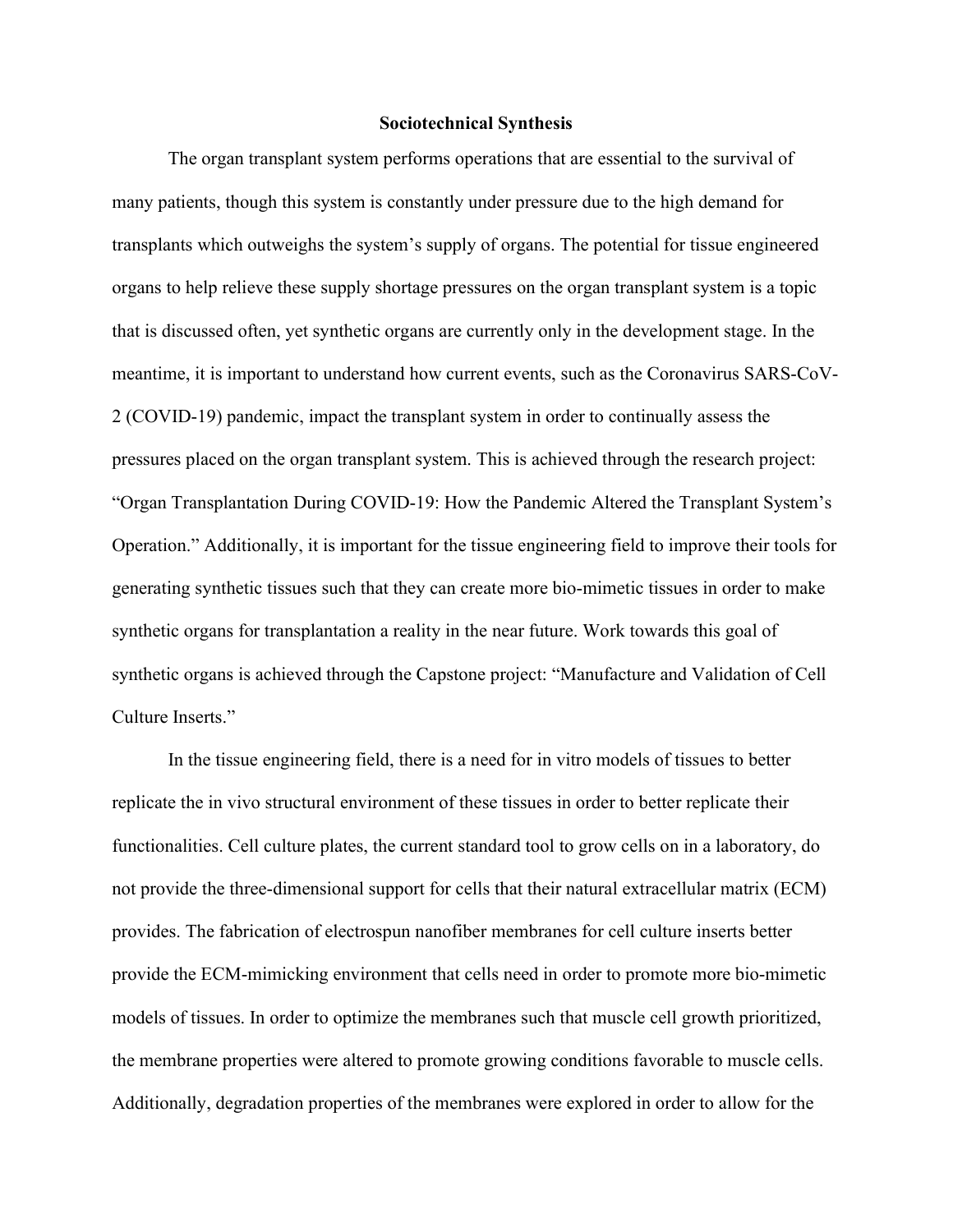muscle cells to replace them membrane with their own ECM structural environment to better replicate natural muscle tissue structure and function. The impact of these optimized membranes is better skeletal muscle tissue models that can be used for applications such as drug screening and tissue function modeling, which can help to further research in the tissue engineering field.

 The life-saving quality of organ transplant procedures make these operations difficult to suspend during a time of healthcare crisis, such as the COVID-19 pandemic. The organ transplant system instead must alter their operations in order to balance the need to protect their medical team and patients from COVID-19 infection and the need to perform the transplants. Understanding how these system alterations come about and how they impact the system's efficiency is crucial for improving the system's operation during the pandemic and determining how to best build a resilient organ transplant system. This understanding can be obtained by answering the question: how effective are the sociotechnical systems that impact how the COVID-19 pandemic influences organ transplantation? Identifying the key sociotechnical systems in organ transplantations and analyzing them using the risk analysis and social construction of technology (SCOT) frameworks allows for a better understanding of what changes have occurred in the organ transplant system's operations, and how the public's perception of organ transplants during the pandemic and the balancing of health risks have spurred these changes. A greater understanding of how the system has adapted to the COVID-19 pandemic can help the organ transplant system implement operational changes that work to rebuild the system as the pandemic continues to progress and post-pandemic, and prepare the system to endure a future pandemic or other healthcare crisis.

Together, these two projects highlight how both the organ transplant system and the tissue engineering field are continually growing and adapting as they strive to reach their combined